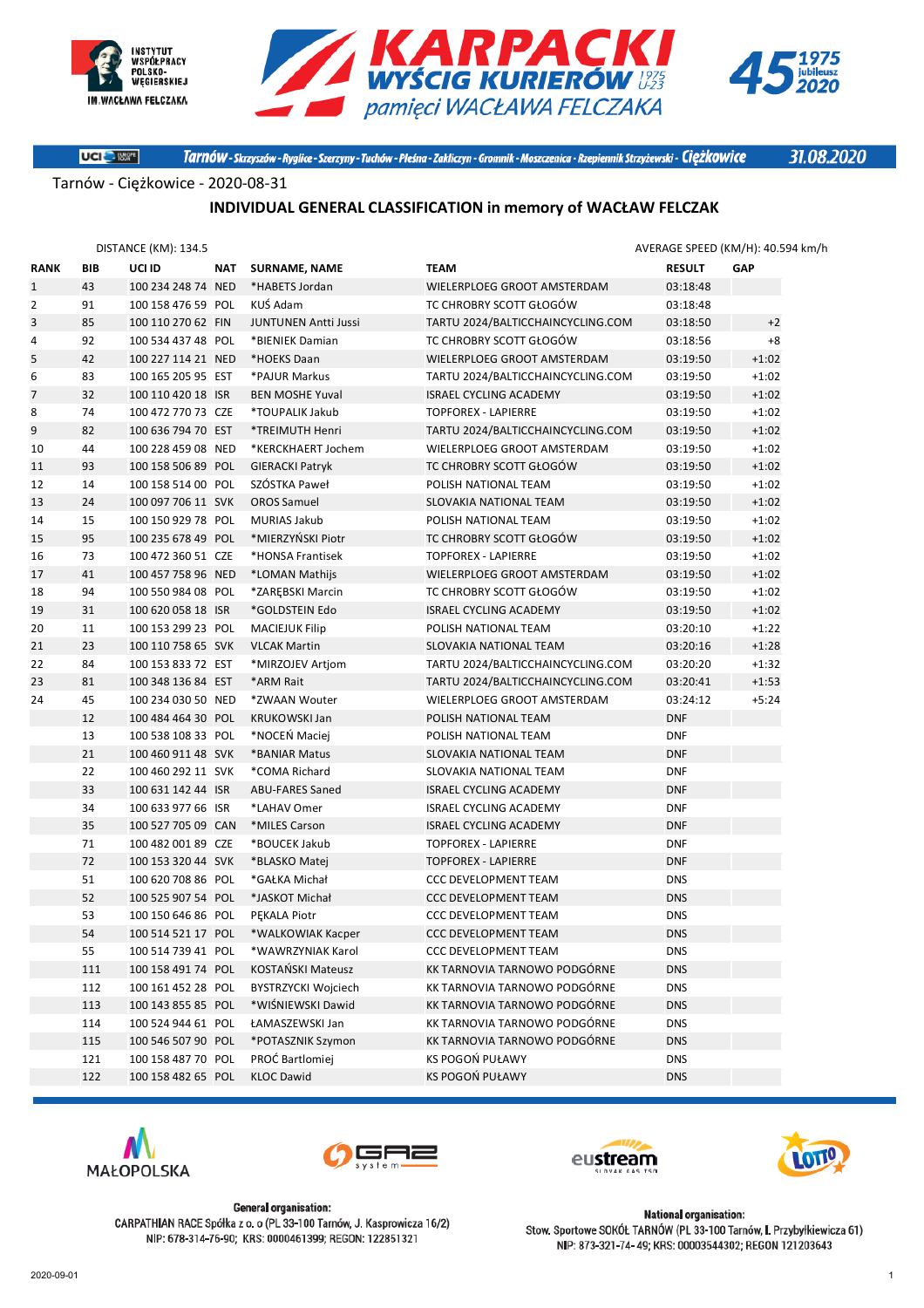





| <b>UCIE</b> Hotel |                    |                      | Tarnów - Skrzyszów - Ryglice - Szerzyny - Tuchów - Pleśna - Zakliczyn - Gromnik - Moszczenica - Rzepiennik Strzyżewski - Ciężkowice |            | 31.08.2020 |
|-------------------|--------------------|----------------------|-------------------------------------------------------------------------------------------------------------------------------------|------------|------------|
| 123               | 100 508 676 89 POL | *ŚCIBIOR Jakub       | KS POGOŃ PUŁAWY                                                                                                                     | <b>DNS</b> |            |
| 124               | 100 548 805 60 POL | *KIRAGA Radosław     | KS POGOŃ PUŁAWY                                                                                                                     | <b>DNS</b> |            |
| 131               | 100 538 107 32 POL | MAŃK Józef           | WMKS OLSZTYN FOLTA SILVANT RACING TEAM DNS                                                                                          |            |            |
| 132               | 100 538 106 31 POL | *DABSKI Patryk       | WMKS OLSZTYN FOLTA SILVANT RACING TEAM DNS                                                                                          |            |            |
| 133               | 100 801 687 63 POL | *LEMAŃSKI Hubert     | WMKS OLSZTYN FOLTA SILVANT RACING TEAM DNS                                                                                          |            |            |
| 134               | 100 546 683 72 POL | NOCEN Adam           | WMKS OLSZTYN FOLTA SILVANT RACING TEAM DNS                                                                                          |            |            |
| 135               | 100 155 594 87 POL | <b>BURCZAK Dawid</b> | WMKS OLSZTYN FOLTA SILVANT RACING TEAM DNS                                                                                          |            |            |
|                   |                    |                      |                                                                                                                                     |            |            |
|                   |                    |                      |                                                                                                                                     |            |            |

| <b>ON THE START</b> | 52 |
|---------------------|----|
| <b>STARTED</b>      | 33 |
| <b>FINISHED</b>     | 24 |
| <b>DISQUALIFIED</b> | n  |

### **TEAM CLASSIFICATION - GAZ-SYSTEM**

| <b>RANK</b> | <b>CODE</b> | TEAM                              | <b>COUNTRY</b> | <b>RESULT</b> | <b>GAP</b> |
|-------------|-------------|-----------------------------------|----------------|---------------|------------|
|             | <b>CHR</b>  | TC CHROBRY SCOTT GŁOGÓW           | POL            | 09:57:34      |            |
| 2           | <b>WIE</b>  | WIELERPLOEG GROOT AMSTERDAM       | <b>NED</b>     | 09:58:28      | +54        |
| 3           | <b>CTA</b>  | TARTU 2024/BALTICCHAINCYCLING.COM | EST            | 09:58:30      | $+56$      |
| 4           | POL         | POLISH NATIONAL TEAM              | POL            | 09:59:50      | $+2:16$    |

### **MOUNTAIN PREMIE**

|                | 28 KM Ostry Kamień I, KAT. 1  |                        |                                   |               |
|----------------|-------------------------------|------------------------|-----------------------------------|---------------|
| <b>RANK</b>    | <b>BIB</b>                    | <b>SURNAME, NAME</b>   | <b>TEAM</b>                       | <b>POINTS</b> |
| 1              | 15                            | MURIAS Jakub           | POLISH NATIONAL TEAM              | 3             |
| 2              | 91                            | KUŚ Adam               | TC CHROBRY SCOTT GŁOGÓW           |               |
| 3              | 32                            | <b>BEN MOSHE Yuval</b> | <b>ISRAEL CYCLING ACADEMY</b>     |               |
|                | 46 KM Gilowa Góra I, KAT. 1   |                        |                                   |               |
| <b>RANK</b>    | <b>BIB</b>                    | <b>SURNAME, NAME</b>   | <b>TEAM</b>                       | <b>POINTS</b> |
| 1              | 84                            | MIRZOJEV Artjom        | TARTU 2024/BALTICCHAINCYCLING.COM | 3             |
| 2              | 94                            | ZAREBSKI Marcin        | TC CHROBRY SCOTT GŁOGÓW           |               |
| 3              | 23                            | <b>VLCAK Martin</b>    | SLOVAKIA NATIONAL TEAM            |               |
|                | 59 KM Ostry Kamień II, KAT. 1 |                        |                                   |               |
| <b>RANK</b>    | <b>BIB</b>                    | <b>SURNAME, NAME</b>   | <b>TEAM</b>                       | <b>POINTS</b> |
| 1              | 84                            | MIRZOJEV Artiom        | TARTU 2024/BALTICCHAINCYCLING.COM | 3             |
| $\overline{2}$ | 23                            | <b>VLCAK Martin</b>    | SLOVAKIA NATIONAL TEAM            |               |
| 3              | 94                            | ZAREBSKI Marcin        | TC CHROBRY SCOTT GŁOGÓW           |               |
|                | 77 KM Gilowa Góra II, KAT. 1  |                        |                                   |               |
| <b>RANK</b>    | <b>BIB</b>                    | <b>SURNAME, NAME</b>   | <b>TEAM</b>                       | <b>POINTS</b> |
| 1              | 84                            | MIRZOJEV Artjom        | TARTU 2024/BALTICCHAINCYCLING.COM | 3             |
| 2              | 94                            | ZAREBSKI Marcin        | TC CHROBRY SCOTT GŁOGÓW           | 2             |
| 3              | 35                            | <b>MILES Carson</b>    | <b>ISRAEL CYCLING ACADEMY</b>     |               |
|                |                               |                        |                                   |               |









**General organisation:** CARPATHIAN RACE Spółka z o. o (PL 33-100 Tarnów, J. Kasprowicza 16/2) NIP: 678-314-76-90; KRS: 0000461399; REGON: 122851321

**National organisation:** Stow. Sportowe SOKÓŁ TARNÓW (PL 33-100 Tarnów, I. Przybyłkiewicza 61) NIP: 873-321-74-49; KRS: 00003544302; REGON 121203643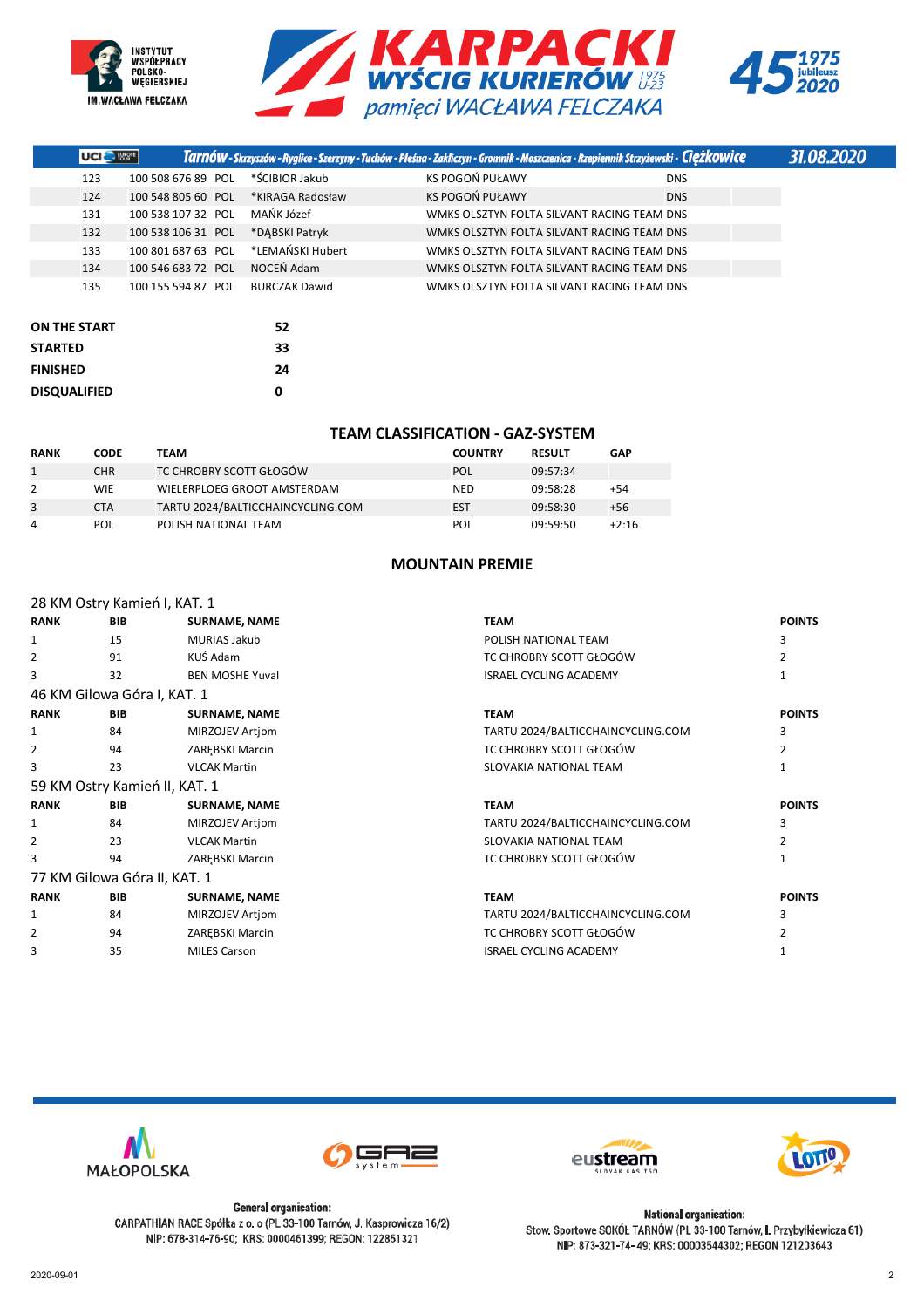





|             | UCI <sup>C</sup> Haven  |                                                 | Tarnów - Skrzyszów - Ryglice - Szerzyny - Tuchów - Pleśna - Zakliczyn - Gromnik - Moszczenica - Rzepiennik Strzyżewski - Ciężkowice | 31.08.2020     |  |
|-------------|-------------------------|-------------------------------------------------|-------------------------------------------------------------------------------------------------------------------------------------|----------------|--|
|             |                         | 109 KM Wał in memory of Andrzej Gierach, KAT. 1 |                                                                                                                                     |                |  |
| <b>RANK</b> | <b>BIB</b>              | <b>SURNAME, NAME</b>                            | <b>TEAM</b>                                                                                                                         | <b>POINTS</b>  |  |
|             | 92                      | <b>BIENIEK Damian</b>                           | TC CHROBRY SCOTT GŁOGÓW                                                                                                             | 3              |  |
|             | 91                      | KUŚ Adam                                        | TC CHROBRY SCOTT GŁOGÓW                                                                                                             |                |  |
|             | 43                      | <b>HABETS Jordan</b>                            | WIELERPLOEG GROOT AMSTERDAM                                                                                                         |                |  |
|             | 125 KM Brzozowa, KAT. 1 |                                                 |                                                                                                                                     |                |  |
| <b>RANK</b> | <b>BIB</b>              | <b>SURNAME, NAME</b>                            | <b>TEAM</b>                                                                                                                         | <b>POINTS</b>  |  |
|             | 91                      | KUŚ Adam                                        | TC CHROBRY SCOTT GŁOGÓW                                                                                                             | 3              |  |
|             | 85                      | <b>JUNTUNEN Antti Jussi</b>                     | TARTU 2024/BALTICCHAINCYCLING.COM                                                                                                   | $\overline{2}$ |  |
|             | 43                      | <b>HABETS Jordan</b>                            | WIELERPLOEG GROOT AMSTERDAM                                                                                                         |                |  |
|             |                         |                                                 |                                                                                                                                     |                |  |

# **SPRINT PREMIE**

| 11 KM Szynwałd, KAT. 1 |                          |                       |                                   |               |            |  |  |
|------------------------|--------------------------|-----------------------|-----------------------------------|---------------|------------|--|--|
| <b>RANK</b>            | <b>BIB</b>               | <b>SURNAME, NAME</b>  | <b>TEAM</b>                       | <b>POINTS</b> | <b>BON</b> |  |  |
| 1                      | 84                       | MIRZOJEV Artiom       | TARTU 2024/BALTICCHAINCYCLING.COM | 3             | 0          |  |  |
| 2                      | 21                       | <b>BANIAR Matus</b>   | SLOVAKIA NATIONAL TEAM            |               | 0          |  |  |
| 3                      | 11                       | <b>MACIEJUK Filip</b> | POLISH NATIONAL TEAM              |               | 0          |  |  |
|                        | 100 KM Siedliska, KAT. 1 |                       |                                   |               |            |  |  |
| <b>RANK</b>            | <b>BIB</b>               | <b>SURNAME, NAME</b>  | <b>TEAM</b>                       | <b>POINTS</b> | <b>BON</b> |  |  |
| 1                      | 81                       | <b>ARM Rait</b>       | TARTU 2024/BALTICCHAINCYCLING.COM | 3             | 0          |  |  |
| 2                      | 91                       | KUŚ Adam              | TC CHROBRY SCOTT GŁOGÓW           |               | 0          |  |  |
| 3                      | 14                       | SZÓSTKA Paweł         | POLISH NATIONAL TEAM              |               | 0          |  |  |









**National organisation:** Stow. Sportowe SOKÓŁ TARNÓW (PL 33-100 Tarnów, I. Przybyłkiewicza 61) NIP: 873-321-74-49; KRS: 00003544302; REGON 121203643

CARPATHIAN RACE Spółka z o. o (PL 33-100 Tarnów, J. Kasprowicza 16/2) NIP: 678-314-76-90; KRS: 0000461399; REGON: 122851321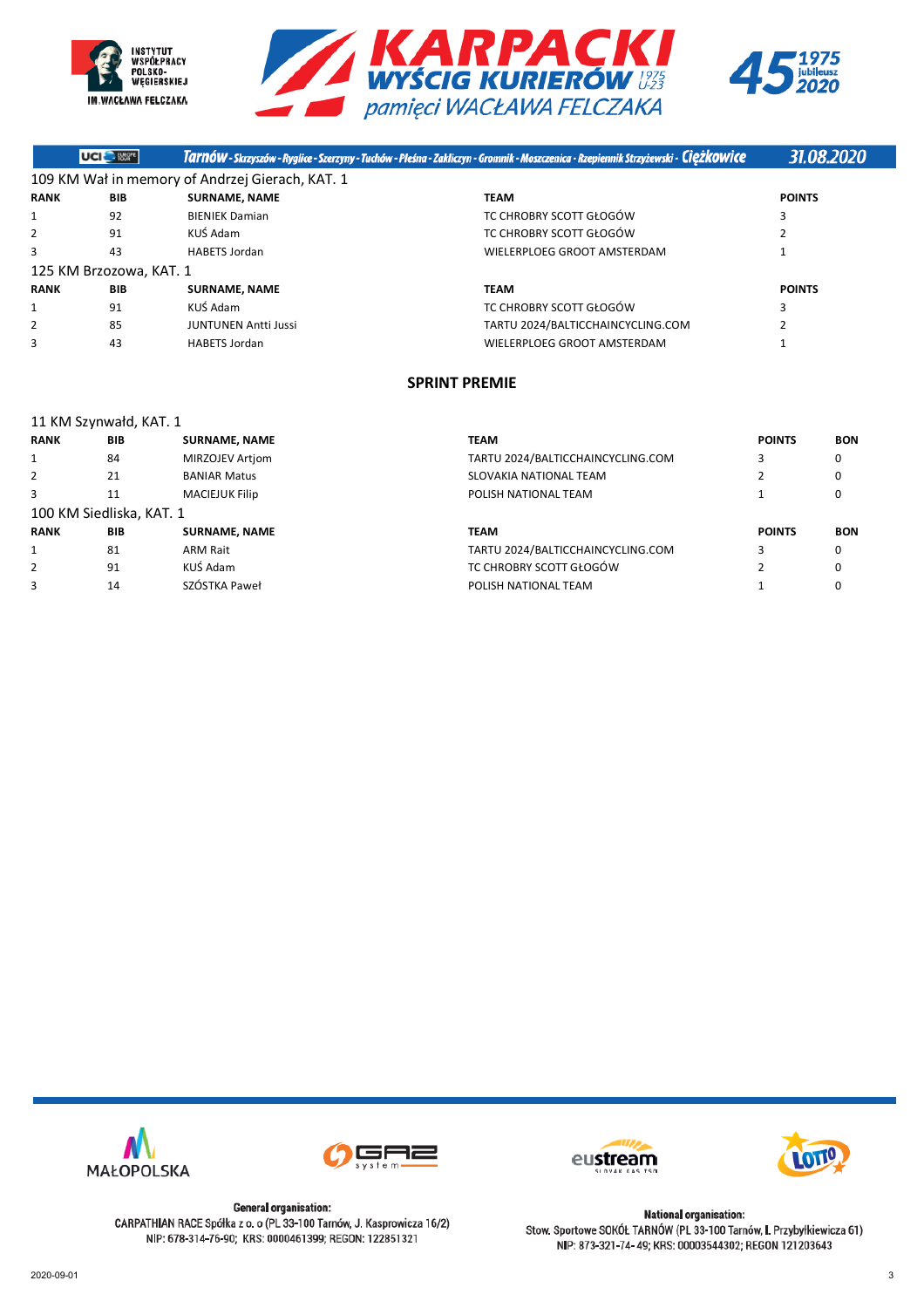





|                | UCI <sup>O</sup> there |                |                          | Tarnów - Skrzyszów - Ryglice - Szerzyny - Tuchów - Pleśna - Zakliczyn - Gromnik - Moszczenica - Rzepiennik Strzyżewski - Ciężkowice | 31.08.2020    |            |
|----------------|------------------------|----------------|--------------------------|-------------------------------------------------------------------------------------------------------------------------------------|---------------|------------|
|                |                        |                |                          | <b>CLASSIFICATION OF COMPETITORS 19-20 YEARS OLD - EUSTREAM</b>                                                                     |               |            |
| <b>RANK</b>    | <b>BIB</b>             | UCI ID         | <b>SURNAME, NAME</b>     | <b>TEAM</b>                                                                                                                         | <b>RESULT</b> | <b>GAP</b> |
| $\mathbf{1}$   | 43                     | 100 234 248 74 | <b>HABETS Jordan</b>     | WIELERPLOEG GROOT AMSTERDAM                                                                                                         | 03:18:48      |            |
| 2              | 92                     | 100 534 437 48 | <b>BIENIEK Damian</b>    | TC CHROBRY SCOTT GŁOGÓW                                                                                                             | 03:18:56      | $+8$       |
| 3              | 42                     | 100 227 114 21 | <b>HOEKS Daan</b>        | WIELERPLOEG GROOT AMSTERDAM                                                                                                         | 03:19:50      | $+1:02$    |
| 4              | 83                     | 100 165 205 95 | <b>PAJUR Markus</b>      | TARTU 2024/BALTICCHAINCYCLING.COM                                                                                                   | 03:19:50      | $+1:02$    |
| 5              | 74                     | 100 472 770 73 | <b>TOUPALIK Jakub</b>    | <b>TOPFOREX - LAPIERRE</b>                                                                                                          | 03:19:50      | $+1:02$    |
| 6              | 82                     | 100 636 794 70 | <b>TREIMUTH Henri</b>    | TARTU 2024/BALTICCHAINCYCLING.COM                                                                                                   | 03:19:50      | $+1:02$    |
| $\overline{7}$ | 44                     | 100 228 459 08 | <b>KERCKHAERT Jochem</b> | WIELERPLOEG GROOT AMSTERDAM                                                                                                         | 03:19:50      | $+1:02$    |
| 8              | 95                     | 100 235 678 49 | MIERZYŃSKI Piotr         | TC CHROBRY SCOTT GŁOGÓW                                                                                                             | 03:19:50      | $+1:02$    |
| 9              | 73                     | 100 472 360 51 | <b>HONSA Frantisek</b>   | <b>TOPFOREX - LAPIERRE</b>                                                                                                          | 03:19:50      | $+1:02$    |
| 10             | 41                     | 100 457 758 96 | <b>LOMAN Mathijs</b>     | WIELERPLOEG GROOT AMSTERDAM                                                                                                         | 03:19:50      | $+1:02$    |
| 11             | 94                     | 100 550 984 08 | ZAREBSKI Marcin          | TC CHROBRY SCOTT GŁOGÓW                                                                                                             | 03:19:50      | $+1:02$    |
| 12             | 31                     | 100 620 058 18 | <b>GOLDSTEIN Edo</b>     | <b>ISRAEL CYCLING ACADEMY</b>                                                                                                       | 03:19:50      | $+1:02$    |
| 13             | 84                     | 100 153 833 72 | <b>MIRZOJEV Artiom</b>   | TARTU 2024/BALTICCHAINCYCLING.COM                                                                                                   | 03:20:20      | $+1:32$    |
| 14             | 81                     | 100 348 136 84 | <b>ARM Rait</b>          | TARTU 2024/BALTICCHAINCYCLING.COM                                                                                                   | 03:20:41      | $+1:53$    |
| 15             | 45                     | 100 234 030 50 | <b>ZWAAN Wouter</b>      | WIELERPLOEG GROOT AMSTERDAM                                                                                                         | 03:24:12      | $+5:24$    |

## **MOUNTAIN CLASSIFICATION - MAŁOPOLSKA**

| <b>RANK</b> | <b>BIB</b> | <b>SURNAME, NAME</b>        | <b>TEAM</b>                       | <b>POINTS</b> |
|-------------|------------|-----------------------------|-----------------------------------|---------------|
|             | 84         | MIRZOJEV Artjom             | TARTU 2024/BALTICCHAINCYCLING.COM | 9             |
| 2           | 91         | KUŚ Adam                    | TC CHROBRY SCOTT GŁOGÓW           |               |
| 3           | 94         | ZAREBSKI Marcin             | TC CHROBRY SCOTT GŁOGÓW           | 5             |
| 4           | 92         | <b>BIENIEK Damian</b>       | TC CHROBRY SCOTT GŁOGÓW           |               |
| 5           | 15         | <b>MURIAS Jakub</b>         | POLISH NATIONAL TEAM              | 3             |
| 6           | 23         | <b>VLCAK Martin</b>         | SLOVAKIA NATIONAL TEAM            |               |
| 7           | 43         | <b>HABETS Jordan</b>        | WIELERPLOEG GROOT AMSTERDAM       |               |
| 8           | 85         | <b>JUNTUNEN Antti Jussi</b> | TARTU 2024/BALTICCHAINCYCLING.COM |               |
| 9           | 32         | <b>BEN MOSHE Yuval</b>      | <b>ISRAEL CYCLING ACADEMY</b>     |               |

## **SPRINT CLASSIFICATION - LOTTO**

| <b>RANK</b> | <b>BIB</b> | <b>SURNAME, NAME</b>  | TEAM                              | <b>POINTS</b> |
|-------------|------------|-----------------------|-----------------------------------|---------------|
|             | 84         | MIRZOJEV Artjom       | TARTU 2024/BALTICCHAINCYCLING.COM |               |
|             | 81         | <b>ARM Rait</b>       | TARTU 2024/BALTICCHAINCYCLING.COM |               |
| 3           | 91         | KUŚ Adam              | TC CHROBRY SCOTT GŁOGÓW           |               |
| 4           | 14         | SZÓSTKA Paweł         | POLISH NATIONAL TEAM              |               |
|             | 11         | <b>MACIEJUK Filip</b> | POLISH NATIONAL TEAM              |               |









**General organisation:** CARPATHIAN RACE Spółka z o. o (PL 33-100 Tarnów, J. Kasprowicza 16/2) NIP: 678-314-76-90; KRS: 0000461399; REGON: 122851321